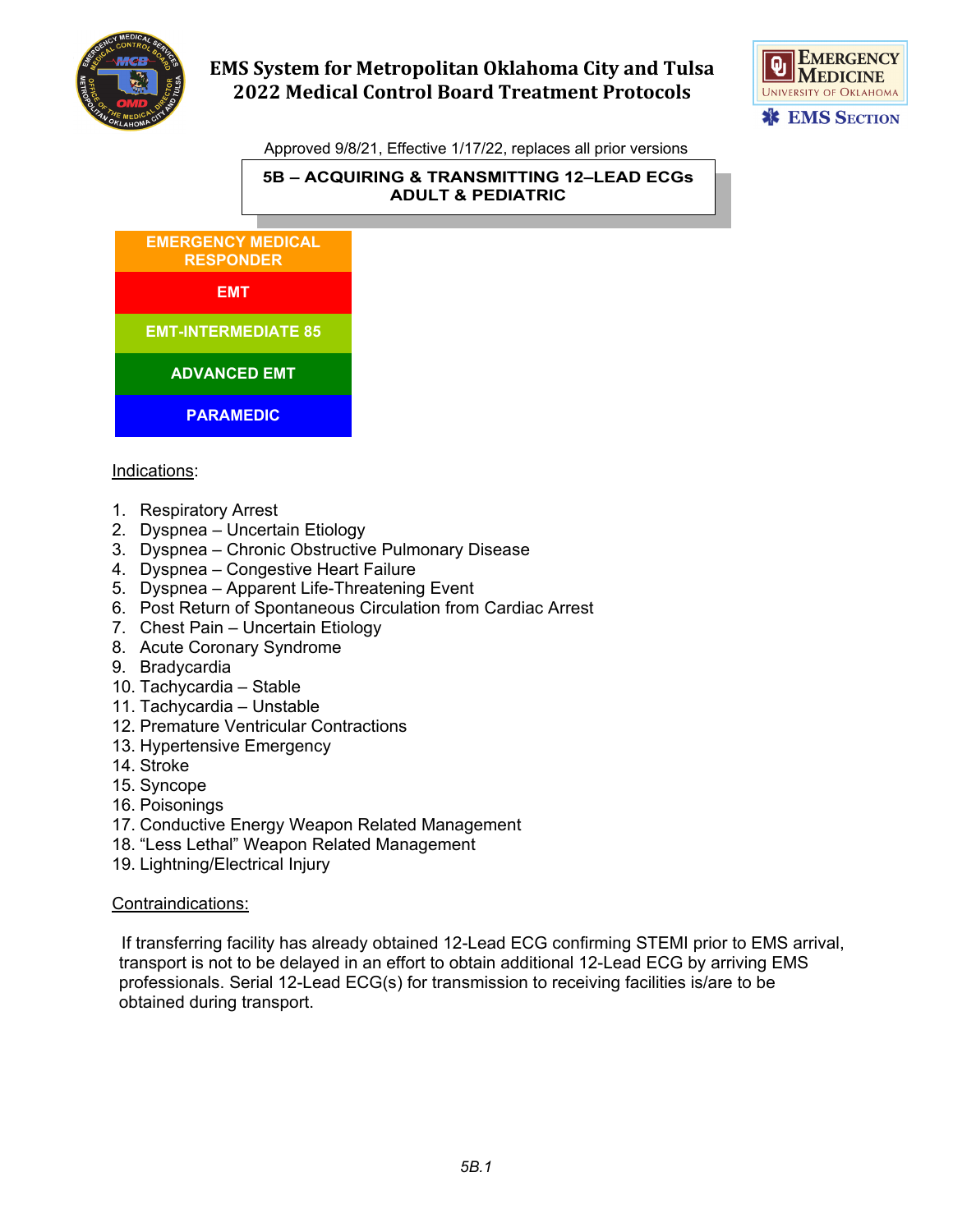



Approved 9/8/21, Effective 1/17/22, replaces all prior versions **Protocol 5B: Acquiring & Transmitting 12–Lead ECGs – Adult & Pediatric, cont.**

### Technique (applicable to all 12-Lead ECG devices):

- 1. Prepare skin for electrode application. This may include hair removal with razor and/or rubbing the skin with a gauze (sterile or non-sterile) to remove oil and sweat. Both actions contribute to better electrode adhesion, leading to better quality 12-Lead ECGs.
- 2. For standard 12-Lead ECG, apply leads/electrodes as follows (Figures 1 & 2):
	- a. RA lead on right upper extremity, preferably distal on the extremity near the wrist on the palm side.
	- b. LA lead (mirror image of RA) on the left upper extremity, preferably distal on the extremity near the wrist on the palm side.
	- c. RL lead on the right lower extremity, preferably distal on the extremity near the ankle on the outside of the leg.
	- d. LL lead (mirror image of RL) on the left lower extremity, preferably distal on the extremity near the ankle on the outside of the leg.
	- e. V1 lead to the right of the sternum in the  $4<sup>th</sup>$  intercostal space.
	- f. V2 lead (mirror image of V1) to the left of the sternum in the  $4<sup>th</sup>$  intercostal space.
	- g. V4 lead is placed next and in the mid-clavicular line in the left  $5<sup>th</sup>$  intercostal space.
	- h. V3 lead in the middle of the line now created between leads V2 and V4.
	- i. V5 lead in horizontal line with V4 at anterior axillary line of the left axilla.
	- j. V6 lead in horizontal line with V5 at mid-axillary line of the left axilla.
- 3. For a "right-sided" 12-lead ECG to evaluate for right ventricular myocardial infarction in the setting of suspected left ventricular inferior wall ST segment elevation myocardial infarction, simply apply four additional electrodes on the right chest, mirroring V3, V4, V5, and V6. Then move the leads off of V3-V6 and place on their right-sided mirror electrode to create V3R, V4R, V5R, and V6R (Figure 2).

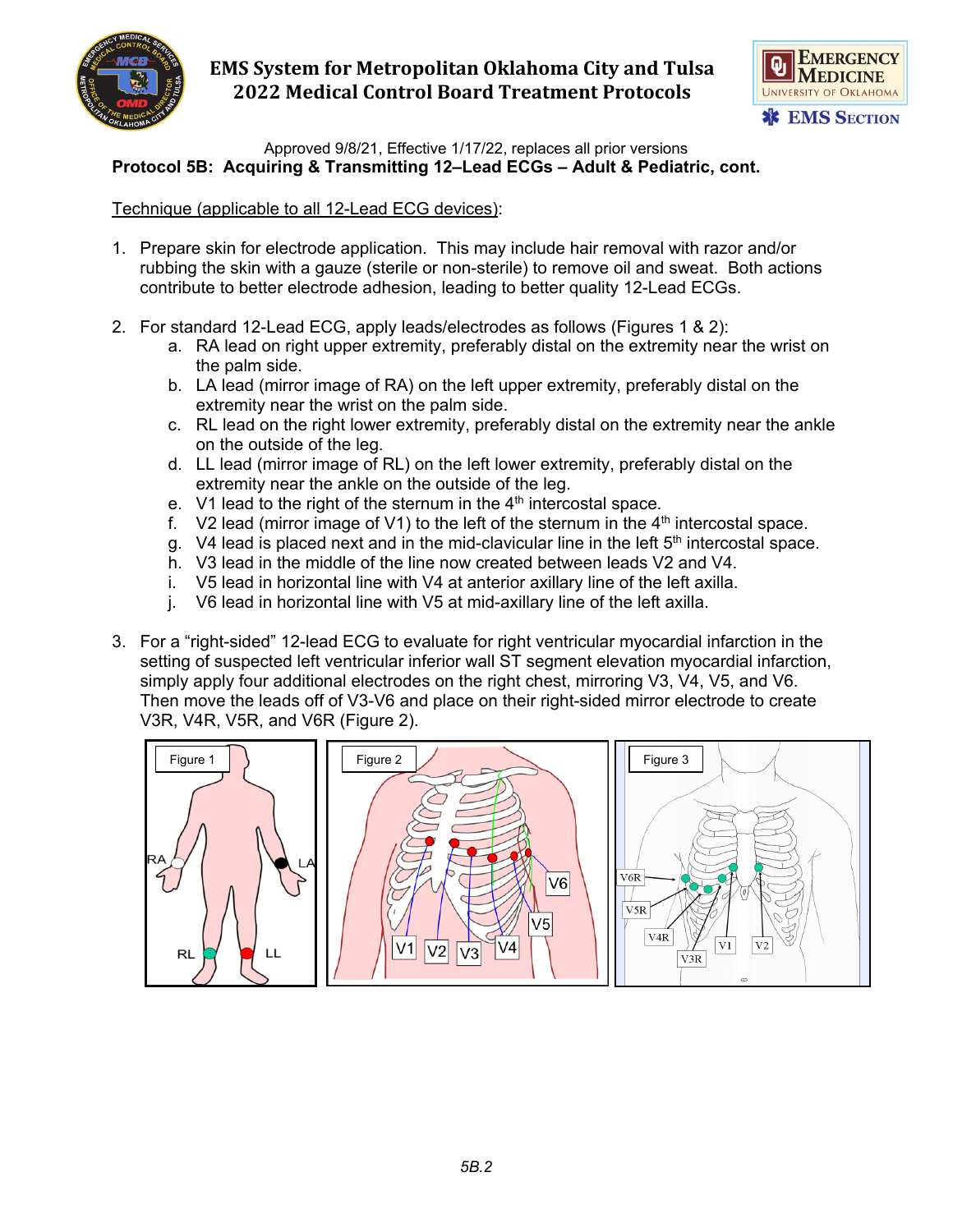



Approved 9/8/21, Effective 1/17/22, replaces all prior versions **Protocol 5B: Acquiring & Transmitting 12–Lead ECGs – Adult & Pediatric, cont.**

Technique (Physio-Control LifePak*®* 15):

To acquire and transmit a 12-lead ECG:

- 1. Press **ON**. (Figure 4)
- 2. Insert the lead attachments into the main cable. (Figure 5)
- 3. Insert the cable connector into the monitor's green ECG connector. (Figure 6)
- 4. Prepare patient's skin as described above.
- 5. Apply leads/electrodes as described above.
- 6. Instruct patient to remain still as possible during 12-Lead ECG acquisition to reduce movement artifact (to improve quality of 12-Lead ECG sent to emergency department).
- 7. Press **12-LEAD** to acquire ECG and enter patient demographic information of last name, first name, age, sex (gender), incident number (if applicable) using the speed dial. (Figures 7 & 8)
- 8. Once 12–Lead ECG acquired, press **TRANSMIT**. (Figure 9)
- 9. In the TRANSMIT window, select 12-Lead **REPORT** to be sent. (Figure 10)
- 10. In the TRANSMIT window, select **SITE**.
- 11. In the SITE window, select desired transmission destination, typically a hospital's emergency department. (Figure 11)
- 12. In the TRANSMIT window, select **SEND**. (Figure 12)
- 13. The Physio-Control LifePak®15 should connect to the selected destination.
- 14. Once the transmission is completed a transaction message is automatically printed.
- 15. If the transmission fails, make at least one additional attempt at transmission.